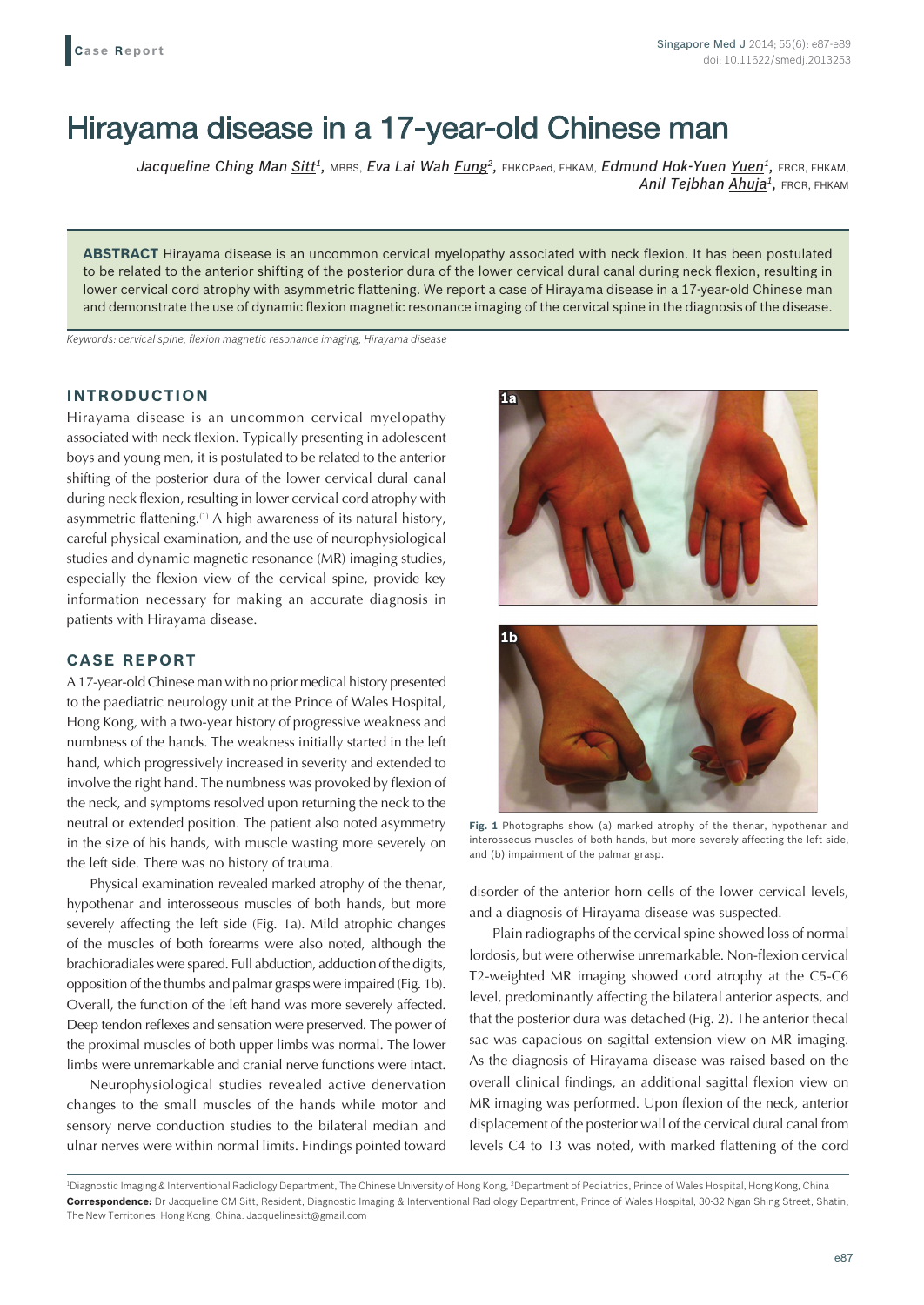and complete effacement of the anterior thecal sac (Figs. 3a & b). Postcontrast flexion MR imaging showed a homogeneously contrast-enhancing posterior epidural mass at these levels, with multiple small signal voids noted within (Fig. 4a). This mass disappeared when the neck returned to the non-flexion position, and represented the engorged posterior epidural venous plexus due to dural shifting (Fig. 4b).

Overall, the clinical and imaging features were compatible with the diagnosis of Hirayama disease. A neck collar was given to the patient to prevent neck flexion.



**Fig. 2** Non-flexion cervical T2-W sagittal MR image shows cord atrophy at the C5-C6 level (arrow), predominantly affecting the bilateral anterior aspects, and the posterior dura to be detached (arrowhead).

## **DISCUSSION**

Hirayama disease is a benign cervical myelopathy associated with neck flexion.<sup>(1)</sup> First described in 1959 by Hirayama et al,<sup>(2)</sup> the disease has also been described in the literature as juvenile muscular atrophy of the distal upper extremity, $(3)$  juvenile muscular atrophy of a unilateral upper extremity, $(2)$  juvenile asymmetric segmental spinal muscular atrophy,<sup>(4)</sup> benign focal amyotrophy or monomelic amyotrophy.<sup>(3,5)</sup>

Typically, adolescent boys and young men in their 20s and 30s are affected, and patients present with the insidious onset of muscular weakness, numbness and atrophy of the hands and forearms. Symptoms are slowly progressive and often reported to be worsened by cold weather. The brachioradialis is usually spared.<sup>(1)</sup> Different patterns of involvement have been reported, with unilateral involvement being most commonly reported, followed by asymmetric and symmetric bilateral involvement.<sup>(6)</sup> There is no sensory or pyramidal tract involvement. $(7)$ 

The exact pathogenesis of the disease is still uncertain. However, it is generally believed to be associated with a tight dural canal during flexion of the neck.(1,8) The relatively short and tight dura mater seen in patients with Hirayama disease is unable to compensate for the increased length of the vertebral canal during neck flexion, thus resulting in the dural canal tightening up during neck flexion, which leads to an anterior shift of the posterior dural wall, leading to spinal cord compression.<sup>(8)</sup> Repeated neck flexion results in multiple episodes of ischaemia and chronic trauma to the spinal cord, which eventually leads to myelopathy, as evidenced by asymmetric lower cervical cord thinning.<sup>(1,9)</sup> A pathological study by Hirayama et al demonstrated lesions in the anterior horns of the spinal cord from the lower cervical to upper thoracic levels, and particularly at the C7 and C8 levels.<sup>(10)</sup>

Hirayama disease is uncommon and is therefore easily overlooked or misdiagnosed. A high awareness of its natural history, careful physical examination and detailed



**Fig. 3** Flexion (a) T1-W and (b) T2-W sagittal MR images show anterior displacement of the posterior wall of the cervical dural canal from levels C4 to T3 (arrows), with flattening of the cord and complete effacement of the anterior thecal sac.